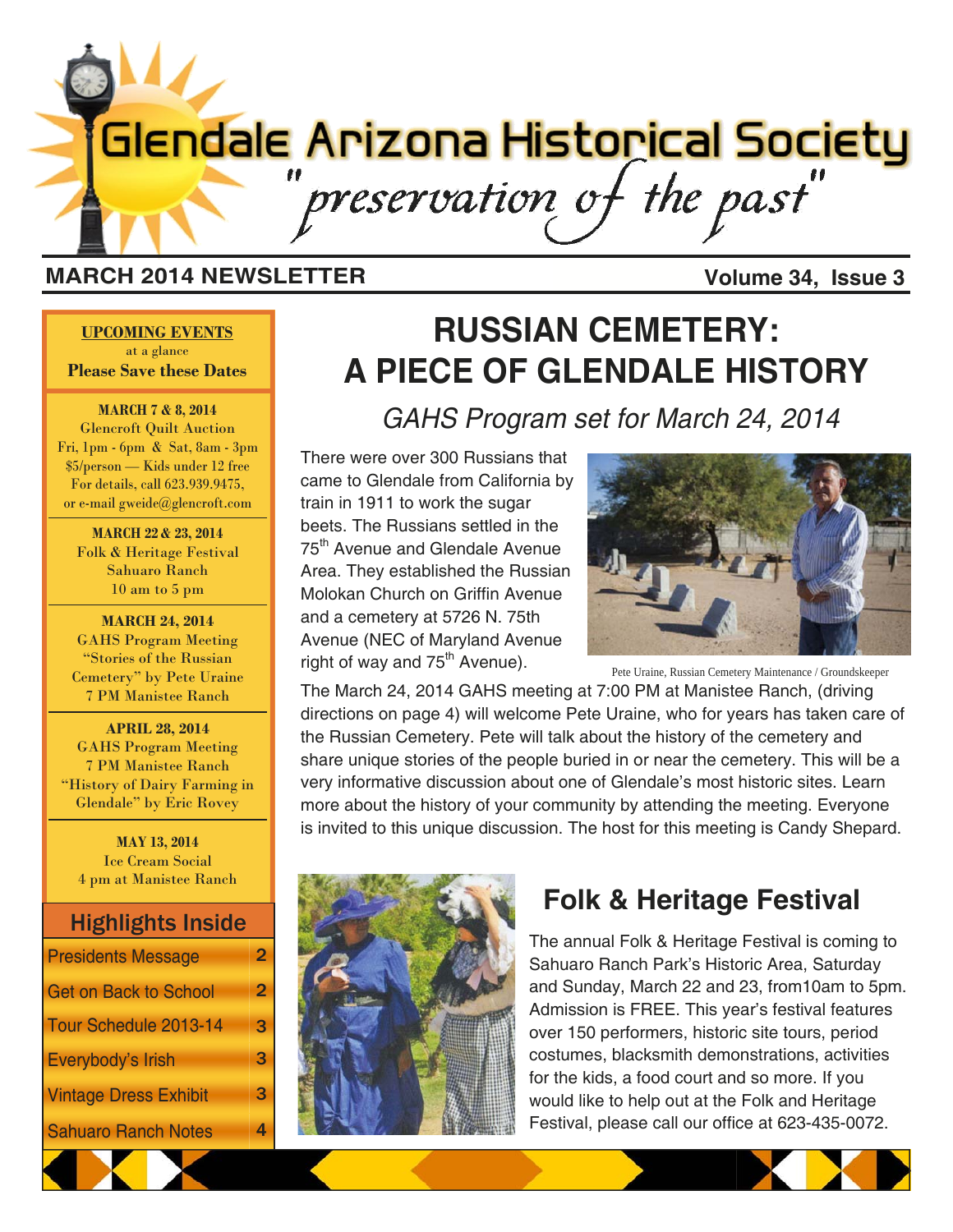## President's Message *Many Thanks for the Help of Outstanding Board and Members*



Ron Short, President Board of Directors

The months of January and February have been a challenging medical experience for me. I became very ill in mid- January and had my gall bladder removed. Recovery was slow, and I did not want to rush the process. I greatly appreciate the many members who stepped up to keep the Society's programs and activities going. The Board of Directors has been outstanding in their support during

my recovery time. Martha Dennis and Marty Cole put in extra time to make things work well. Thanks !!

Carol Hook, GAHS Secretary has resigned to spend more time with her ailing mother. Carol has done a wonderful job for the Society and we all appreciate her devotion to the job and Society. Elaine Scruggs recommended Josie Reardon for the secretary position. A group of Board members interviewed and hired Josie, who worked for the City of Glendale Neighborhood Services and 25 years with the City of Phoenix. I had the pleasure to work with Josie on developing historic districts and addressing neighborhood issues in Glendale.

The Glendale Arizona Historical Society has been at Sahuaro Ranch since 1986, facilitating weddings and providing tours of the Adobe House and Guest House, where the Society office is located. The City of Glendale owns Sahuaro Ranch, and its Parks and Recreation and Library Services Department has been an important partner with the weddings, tours and upkeep of the Rose Garden. Executive Director Erik Strunk met with me in early January to discuss how the Society and City can partner to improve the experience at Sahuaro Ranch. The City is interested in having a written agreement with the Glendale Arizona Historical Society for the use of the Guest House and Rose Garden. Over the years there have been many understandings of roles, rules and activities at Sahuaro Ranch for both the City and the Society, but never a signed agreement by both parties. Mr. Strunk has requested performance data, financial information, bylaws, annual report, wedding statistics, etc. as a basis for developing an understanding of the relationship between Parks and Recreation and Library Services and the Society operations at Sahuaro Ranch. This information will also be the basis for preparing the Use Agreement.

The Board of Directors has complied with the City's request and will work with them to accomplish a mutually beneficial Use Agreement for Sahuaro Ranch operations.

## **Get on Back to School Get on Back to School**

Go back to school, way back, and see what is was like attending one of the nation's unique experiments in school design, the unit plan. On July 10, 1891, the Glendale School District No. 40 was established, but was officially called Jefferson School District until June 20, 1892. The first Glendale school was built in 1895, when the German Baptist and the River Brethren founded the community as a religious colony. The school was a large two story structure at the corner of 58<sup>th</sup> Ave and Palmaire. This building has since been demolished.



The school was sufficient until 1913 when the district purchased 20 acres to build five more buildings. Two additional buildings were added in 1915. In 1917, voters approved an auditorium, administrative building, healing plant, domestic arts building and nine unit buildings. Additional bonds were passed in 1919 to build ten more buildings. The buildings were completed in 1920 with construction of eight more buildings. L.G. Knipe, designed a complex of 34 separate classroom buildings, which allowed for better lighting, ventilation, reduced noise, better health control, reduced fire hazard, flexibility of adding and removing classrooms and ease in classroom grade configuration. The one remaining One-Room Class Building, listed on the National Registry of Historic Places, is still standing at 7301 N. 58th Ave, accessible from the administration building parking lot. This building has kept a high degree of integrity of its original design and materials.

Please go back to school and enjoy this important part of Glendale's history...and then get ready! In our April newsletter, we will be joining in as the Glendale Union High School Class of 1939 celebrates its 75th Reunion.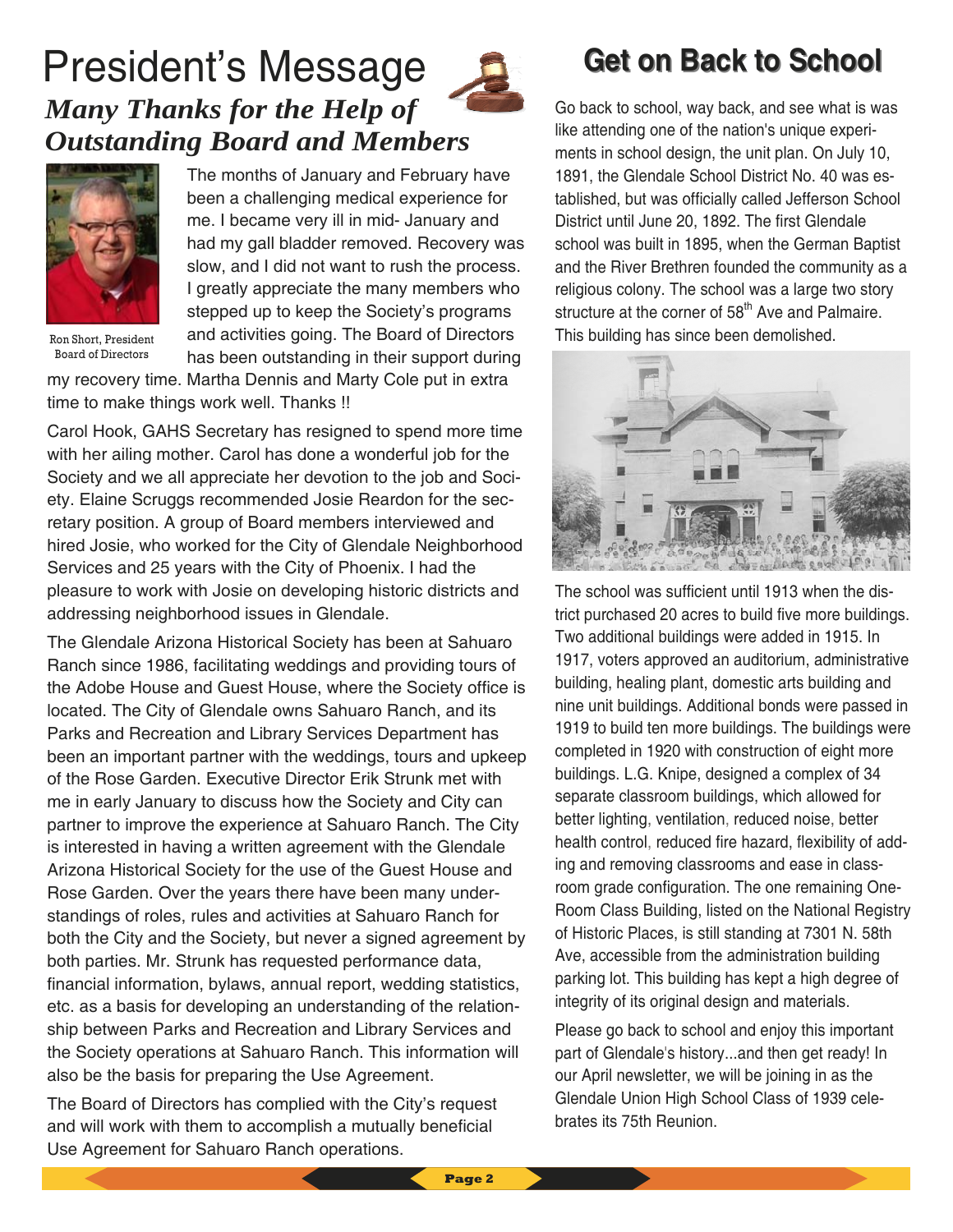

## **Tour the Ranches 2013-2014 Season Schedules**

The Guest House at Sahuaro Ranch is conducting its scheduled public tours between **1:00 pm**  and **3:30 pm** each **Sunday Afternoon** *(the last tour begins at 3:00 pm).* 

The tour schedule for Manistee Ranch is: The first and third Saturdays of each month with just a couple of exceptions. Following is the remainder of this season's schedule:

#### **March 1 and 15, 2014 April 5 and 19, 2014 Season Tour Finale: May 3, 2014**

Tour hours for the scheduled tours at Manistee Ranch are from Noon to 4:00 pm *(the last tour begins at 3:00 pm).* Group tours of 8 or more are by appointment; call 623-435-0072. Tour fees are: Adults - \$5, Seniors - \$4, Children ages 6 to 16 - \$1. Glendale Arizona Historical Society members are free. All schedules are subject to change.

## Everybody Everybody**'**s Irish s Irish on sc pacrick's bay

As rich in diversity as Glendale is, we can only imagine how our Irish ancestors might have shared their colorful heritage with friends and neighbors. Families that never saw or heard of the Emerald Isle are indeed *Irish* on March 17th of each year. Here's a traditional recipe that may have adorned many an Irish-American table, from one of our "not so" Irish members:



#### **Wicklow Pancakes Wicklow Pancakes**



4 large eggs 600 ml of milk 4 ounces of fresh breadcrumbs 1 tablespoon of chopped parsley Some chopped thyme 2 tablespoons of chopped chives or scallions Salt and pepper 2 tablespoons of Butter

Beat the eggs lightly, then add the milk, breadcrumbs, herbs and seasonings, and mix well. Heat 1 tablespoon of the butter in a pan until foaming, then pour in the mixture and cook over a low flame until it is brown underneath and just set on top. Put under the grill to finish. Serve cut into wedges with a knob of butter on each piece. Serves 4

## **Vintage Dress Exhibit Continues through the end of March**

There's still time to visit the beautiful display of vintage dresses from Glendale's colorful past, and donated by Glendale families.



The display is in the Guest House at Sahuaro Ranch and open for viewing every Sunday afternoon during the scheduled public tours.

Coming in April will be the Wedding Dress exhibit, another lovely display, and one you won't want to miss. Please plan to visit the Guest House in the coming weeks and enjoy these two elegant exhibits.